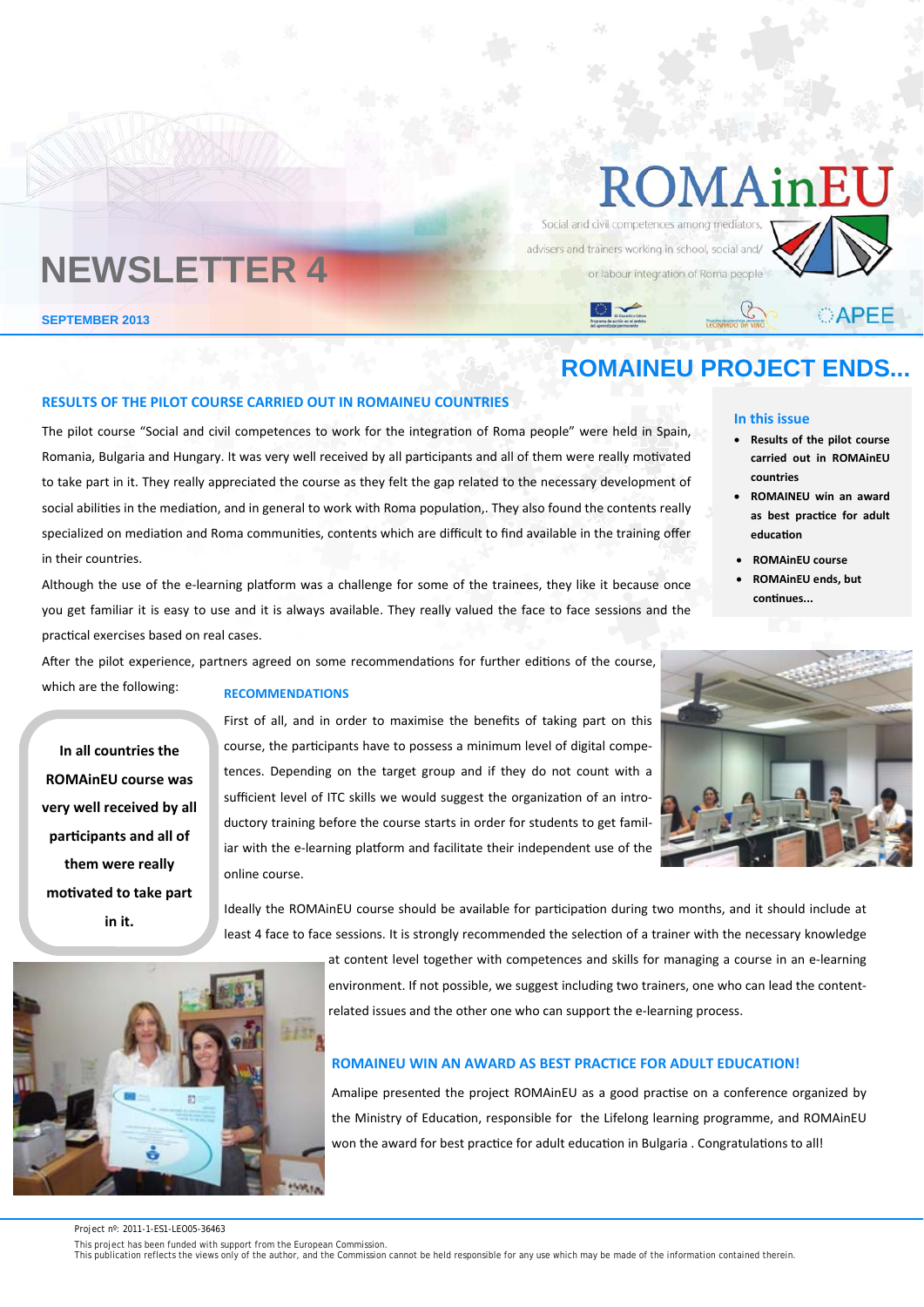Social and civil competences amo advisers and trainers working in schoo social and/or labour integration of Roma people



#### **ROMAINEU COURSE**

**ROMAinEU course will remain available** the e‐learning plaƞorm **www.romaineu.eu/**

campus for all mediators, advisers and trainers working for the integration of Roma

people, and want to increase their competences.

If you or your organization are interested in this course, contact the partner in your country.

**If you want to access the course, contact the partner in your country** 

#### **ROMAINEU COURSE CONTENTS**

Here you have a summary of the contents you can find in the modules that form the ROMAinEU course:

#### **The role of mediators in Spain, Hungary, Romania and Bulgaria**

In this module you will get to know the role of mediators in the Roma community. They act as an intermediaries among users, facilitate the social normalization of this community promoting the communication and good understanding, estimulate the social participation, inform and advise in order to prevent conflicts and give support to reach their goals.

#### **Roma culture in Spain, Hungary, Romania and Bulgaria**

You will learn that the Roma culture is an ancient one and has great influence in the countries through which they passed, until they settled. In addition, you will understand that the central concept of Roma culture is related to the community, in which all Roma are considered brothers, live in extended families and have a high respect for their elders.

#### **MoƟvaƟon**

In this part of the course you will understand the motivation that people who work on behalf of a common cause should have. This motivation should be intrinsec, that means, a motivation that comes from the interior of an individual, provoqued by the desire to become part of the change.

#### **CommunicaƟon**

In this module you will be trained in specific communication habilities, that could be used profitably by people working with Roma population. Also, you will learn that communication is essentially interactive and takes place in a framework of relationship.

#### **Conflict management**

You will understand that conflicts are situations between two or more people who have a disagreement because their desires, positions, interests and needs are different. This module aims to provide an overview of how to manage the different types of conflicts from a sociocultural perspective, framed within the Roma community.

#### **Decision making**

People who work with Roma communities will find in this module helpful tools on how to deal with decision-making situations in order to support different parts of the communities.

#### **Tolerance**

Here you can familiarize yourself with various approaches of tolerance and how it applies to mediators, in order you can have an in-depth visión of the competences set that a mediator must have from the perspective of tolerance, providing practical tools for mediators.

#### **Good pracƟces in the integraƟon of the Roma minority**

Good practices are a way of learning, particularly powerful of institutional knowledge, helping you to save time and reduce risks without having to re‐invent the wheel . Increase our efficiency by allowing us to work with processes that have proven to yield the best results with Roma communities.

- 
- This project has been funded with support from the European Commission.<br>This publication reflects the views only of the author, and the Commission cannot be held responsible for any use which may be made of the information